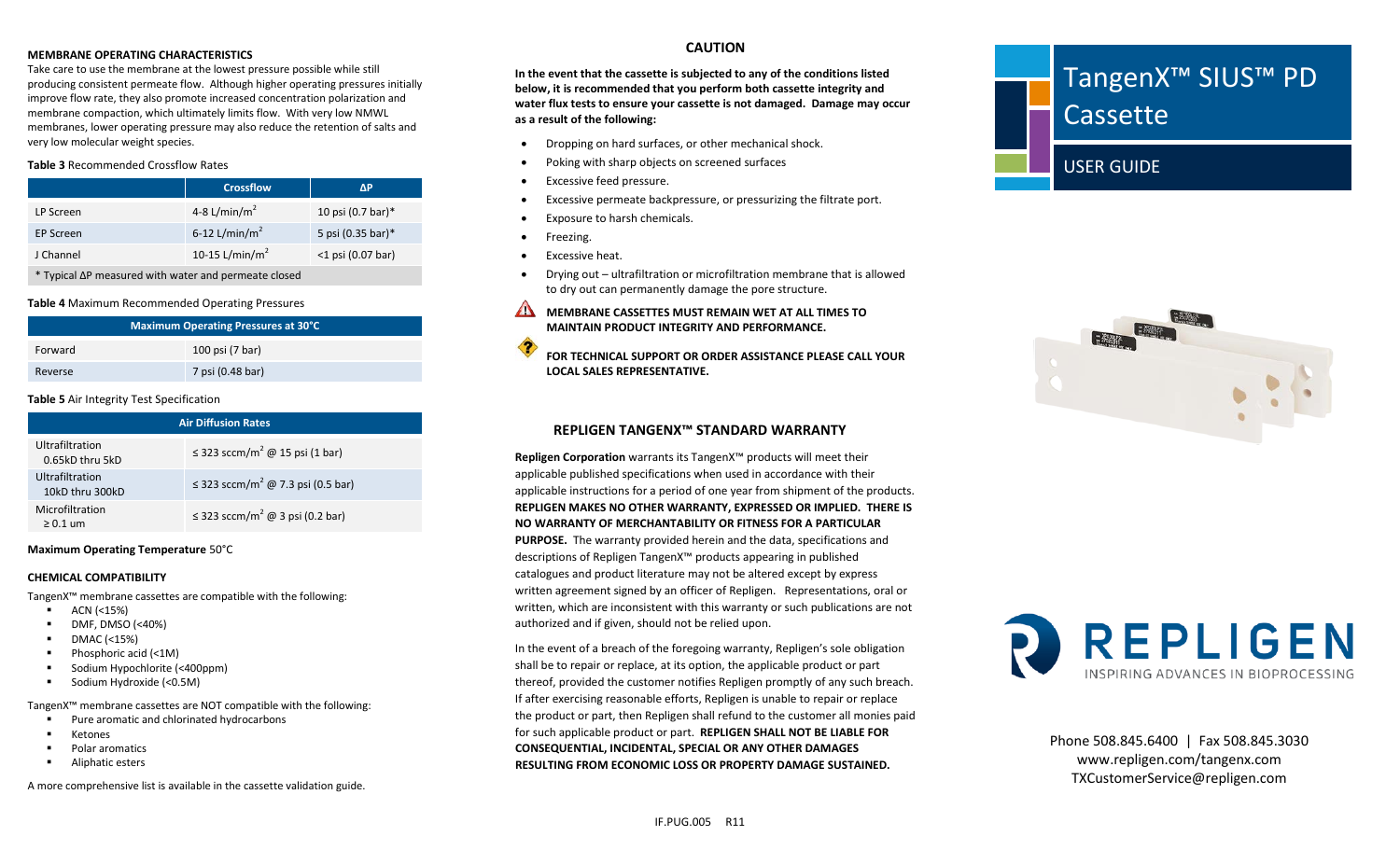#### **PRODUCT CONTENTS**

#### Package includes the following:

- 1. TangenX™ SIUS™ PD 0.01 m<sup>2</sup> (0.11 ft<sup>2</sup>), 0.02 m<sup>2</sup> (0.22 ft<sup>2</sup>), 0.1 m<sup>2</sup> (1.1 ft<sup>2</sup>) single-use filtration cassette
- 2. EPDM Gaskets
- 3. Stack Stabilizer Plate for L01J and M01J configurations

#### **IMPORTANT INFORMATION BEFORE YOU BEGIN**

#### CASSETTES

- Product is packaged wet and must remain hydrated for optimal performance. Keep bag sealed until cassette installation (step 3 below).
- TangenX™ SIUS™ PD cassettes are compatible with the TangenX™ PRO PD cassette holder. A list of other cassette holders is shown in the cassette holder compatibility guide.
- Cassettes may be stacked to increase filtration surface area; however, use only one type of membrane molecular weight cutoff at one time. *Do not install a mixture of cassettes with different pore sizes in the hardware.*
- Cassettes must be equilibrated with an appropriate buffer (i.e., phosphate buffered saline) to ensure the neutralization of the 0.2M sodium hydroxide storage agent in the membrane filter. It is important to use pre-filtered buffer to avoid fouling the membrane or introducing contaminants into the system that could affect membrane performance and product recovery. GASKETS
- Gaskets are intended to be single use; Repligen recommends that you replace gaskets with each cassette changeover. Repligen supplies two gaskets per cassette. Installation of the first cassette requires two gaskets; stacking additional cassettes requires only one gasket. Extra gaskets should be saved to replace worn or damaged gaskets.

#### *PUMP*

• When using TangenX™ cassettes, select a pump with adequate capacity; crossflow rate ranges (see Table 3) are feed channel type and process fluid dependent.

#### **TANGENX™ SIUS™ PD CASSETTE INSTALLATION**

- 1. Lift the end plate off the manifold of the TangenX™ PRO PD cassette holder.
- 2. Rinse the EPDM gaskets with deionized water or WFI. Place a rinsed gasket flat against the bottom manifold; ensure that the holes in the gasket line up with the holes in the manifold.
- 3. Using scissors carefully open the cassette bag to remove cassette. **WARNING: Each cassette is stored in 0.2M sodium hydroxide solution as a preservative. Follow standard safety procedures for handling 0.2M sodium hydroxide, including the use of gloves, safety goggles, and lab coat.**
- 4. Place the cassette into the holder flat against the gasket. Place another gasket on top of the cassette. Ensure that the holes in the manifold, gaskets, and cassette are completely aligned. If you are using multiple cassettes, continue the same gasket/cassette/gasket pattern, ending with a gasket between the last cassette and the end plate.
- 5. Place the end plate on top of the last gasket of the cassette or cassette stack.
- 6. Install the tie-rod spacers (if used) and washers on each bolt leaving a minimum of 18 mm (0.75 inch) of thread exposed on the rod. By hand, screw the nut on each bolt and hand tighten evenly by alternating from one nut to the other. Bolts must be further tightened to within the recommended torque values shown in Table 1 using a calibrated manual torque wrench.

#### **Table 1** Recommended Torque Values

| <b>Holder Type</b>          | Torque Range (in-Ibs)   Torque Range (nm) |           |
|-----------------------------|-------------------------------------------|-----------|
| TangenX <sup>™</sup> PRO PD | $120 - 180$                               | $14 - 20$ |

7. Using the calibrated torque wrench with an 11/16" deep style socket, tighten each hex nut ¼ turn following the torque sequence illustrated in Figure 1. Tighten the first nut ¼ turn, and then tighten the second nut ¼ turn alternating back and forth until the torque wrench "clicks". Repeat this sequence until the wrench "clicks" without turning the nut. The "click" of the torque wrench indicates that the nut has reached the set point torque value.

> **CAUTION: Nuts must be tightened uniformly to avoid damaging the cassette. Leakage may result from non-parallel plate alignment or over compression of the cassettes at one end.**

8. Wait 5-10 minutes and allow the gaskets to relax before re-torqueing. Check each nut, per the Figure 1 sequence, using the torque wrench at its set point torque value (see step 7 above).

9. Re-torque to a maximum of 180 inch-pounds, as



**FIGURE 1 TORQUE SEQUENCE FOR TANGENX™ SIUS™ PD CASSETTES**

- needed, to create a liquid-tight seal. **NOTE: Torque may change during processing as the cassettes may compress, or as the cassettes expand or contract with temperature changes. Periodically check the torque of the bolts**
- **and adjust torque as needed.**  10. **For L01J and M01J Cassette Configurations**:

Installation of J-Channel Stack Stabilizer Plate

- Open the cassette packaging and follow the installation instructions outlines in the product use guide.
- Place the first EPDM gasket in the cassette holder by laying it on the lower manifold plate with the notches aligned with the tie rod bolts.
- Next, install the first cassette in the cassette holder by laying it on the gasket with the notches aligned with the tie rod bolts.
- Place the second EPDM gasket on the cassette by laying it in place with the notches aligned with the tie rod bolts.
- Install the stack stabilizer plate on the top of the EPDM gasket with the holes aligned with the tie rod bolts.
- Repeat steps 2-5 when installing subsequent cassettes in the holder.
- Once the final cassette and the last EPDM gasket are installed, place the stainless steel top plate on top of the cassette stack with the holes aligned with the tie rod bolts.
- Install the tie rod spacers and bronze nuts as outlined in the product use guide.

#### **EQUILIBRATION OF TANGENX™ SIUS™ PD CASSETTES**

Cassettes must be equilibrated with an appropriate buffer (i.e., phosphate buffered saline) to ensure the neutralization of the 0.2M sodium hydroxide storage agent in the membrane filter. Verify the pH of the effluent from the cassette is neutralized to minimize any possible interaction with your particular application. For most applications, further sanitization is not required.

## **INTEGRITY TEST** (i)

The integrity test provides a non-destructive method used to verify the integrity a TFF cassette. Each cassette manufactured by Repligen undergoes strict release testing, including an air integrity test. This release test verifies the integrity of the cassette prior to shipment; however it can't guarantee the integrity of the cassette's installation in the holder at the time of use. In the rare case there is an integrity issue, it can be a result of shipping damage or improper installation. Therefore, a pre-use integrity test should be conducted on site and can easily be performed following the cassette installation and flush. Integrity test specifications are shown in Table 5 of this guide. A detailed procedure (AN1002) for the measurement of air integrity can be obtained by contacting Repligen or your local sales representative.

#### **CLEANING OF THE CASSETTE SYSTEM**

TangenX™ SIUS™ PD Cassettes are intended for single use only, post-use cleaning and re-use is not recommended. To clean the TFF system following use, recirculate 0.5M sodium hydroxide through the system with all valves open. Cassettes are left in place during the system cleaning procedure to provide a flow path for the cleaning solution. Alternatively the cassettes may be removed and a spacer gasket<sup>(1)</sup> is put in place of the used cassettes. Upon completion of the cleaning cycle, flush the system with WFI, or DI water prior to draining and discarding the cassettes. Table 2 lists possible recommended cleaning solutions. *1 Spacer gaskets for flushing may be obtained by contacting Repligen.*

#### **Table 2** Recommended Cleaning Solutions

| <b>Cleaning Agent</b>               | <b>Cleaning Conditions</b>                                                          |
|-------------------------------------|-------------------------------------------------------------------------------------|
| 0.5N Sodium Hydroxide               | Contact Time = $30 - 60$ minutes<br>Temperature = $35^{\circ}$ C (95 $^{\circ}$ F)  |
| 1.5% Alconox <sup>®</sup> Detergent | Contact Time = $30 - 60$ minutes<br>Temperature = $40^{\circ}$ C (104 $^{\circ}$ F) |

#### **DISPOSAL OF USED TANGENX™ SIUS™ PD CASSETTES**

TangenX™ SIUS™ PD cassettes are removed by reversing the cassette installation procedure. If the cassettes are difficult to separate from the holder, a thin plastic spatula<sup>2</sup> can be slid under the edge of the cassette to break the seal. Used cassettes can be disposed of in a similar fashion as other disposable equipment. *<sup>2</sup> One cassette extractor is included with each shipment of TangenX™ SIUS™ PD cassettes.*

#### **STORAGE OF UNUSED TANGENX™ SIUS™ PD CASSETTES**

Membrane cassettes must remain sealed in their original packaging prior to use to maintain their characteristics, integrity, and prevent microbial growth. Below are critical factors to remember when storing unused TangenX™ SIUS™ PD cassettes: Recommended storage temperature:

- 4°C 25°C long term (>7 Days)
- 50°C short term (<7 Days)
- Do not freeze cassettes